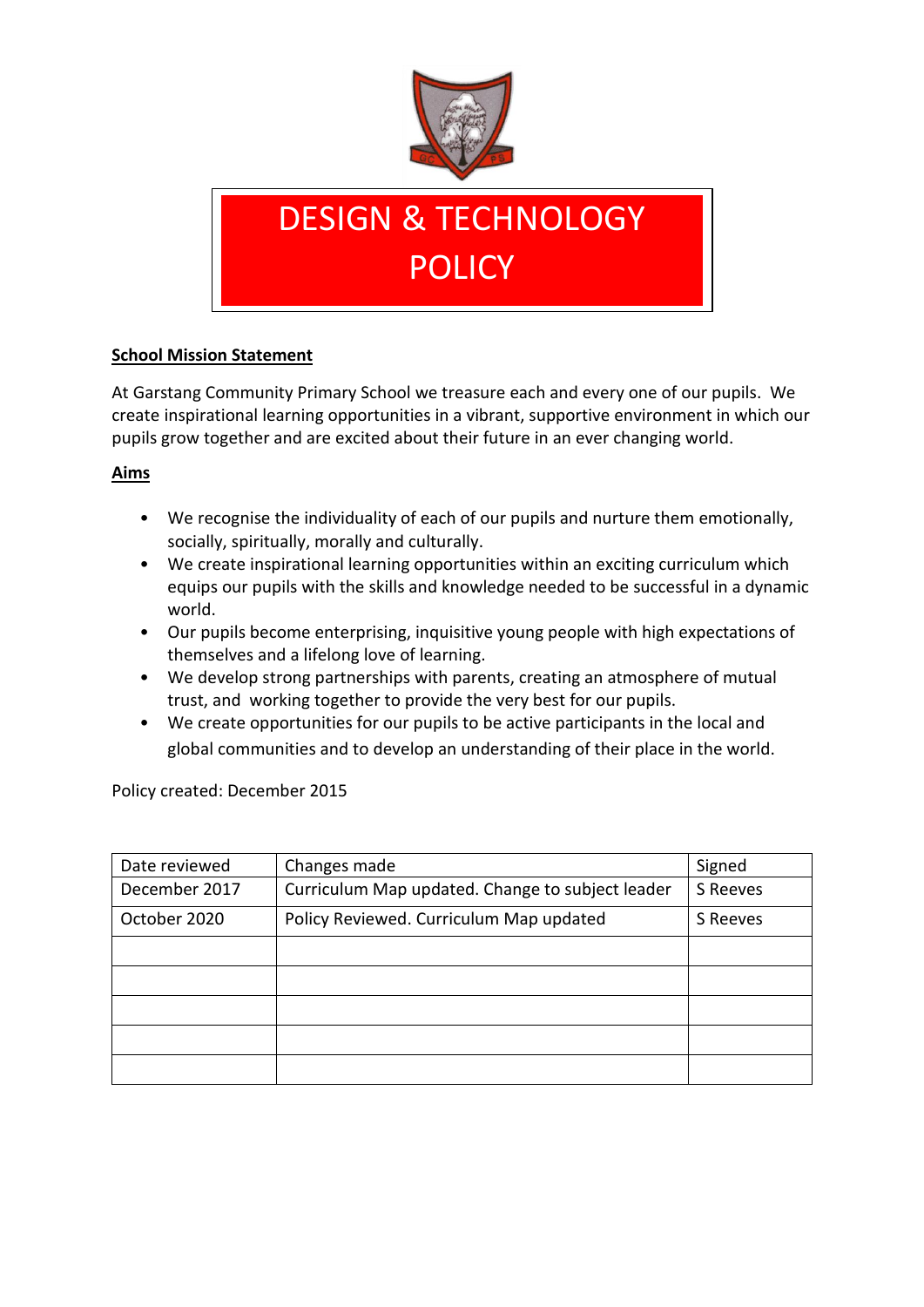## Garstang Community Primary School

## Design and Technology Curriculum Policy

### **Aims and Objectives**

Design and Technology is essentially a practical subject that allows children to think imaginatively and creatively and to become independent, effective problem solvers. Our aim is to provide children with a rich and enjoyable experience of Design and Technology, in which they can acquire and develop their own designing, making and evaluating skills.

The aims of Design and Technology are:

- To create opportunities for pupils to explore, question, evaluate, discover and discuss and investigate how a range of gadgets, devices and mechanisms work
- To use the basic principles of a healthy and varied diet to investigate, evaluate and prepare and range of recipes and dishes.
- To allow pupils to develop their designing skills by drawing on their own experiences and other sources of information to generate and present e
- To use and explore a range of materials, resources and equipment
- To develop a range of skills that will enable our pupils to achieve success in this curriculum area
- To enable pupils to select appropriate materials, tools and techniques to make quality products whilst following safe procedures
- To create opportunities for our pupils to evaluate their work constructively

#### **Early Years**

The Foundation Stage curriculum ensures an emphasis on creative work in the Reception Class. We relate the creative development of the children to the objectives set out in the Early Learning Goals.

The children have access to a wide range of modelling, construction, collage, painting and drawing activities using appropriate tools and materials. The children are encouraged to develop their own creative ideas.

#### **Key Stage 1**

Through a variety of creative and practical activities pupils should be taught the knowledge, understanding and skills needed to engage in the process of designing and making. Pupils have opportunities to work in a range of relevant contexts. Within each unit of work pupils are taught the process of designing, making and evaluating. Pupils will be given opportunities to develop specific technical knowledge (for example, how structures can be made more stable).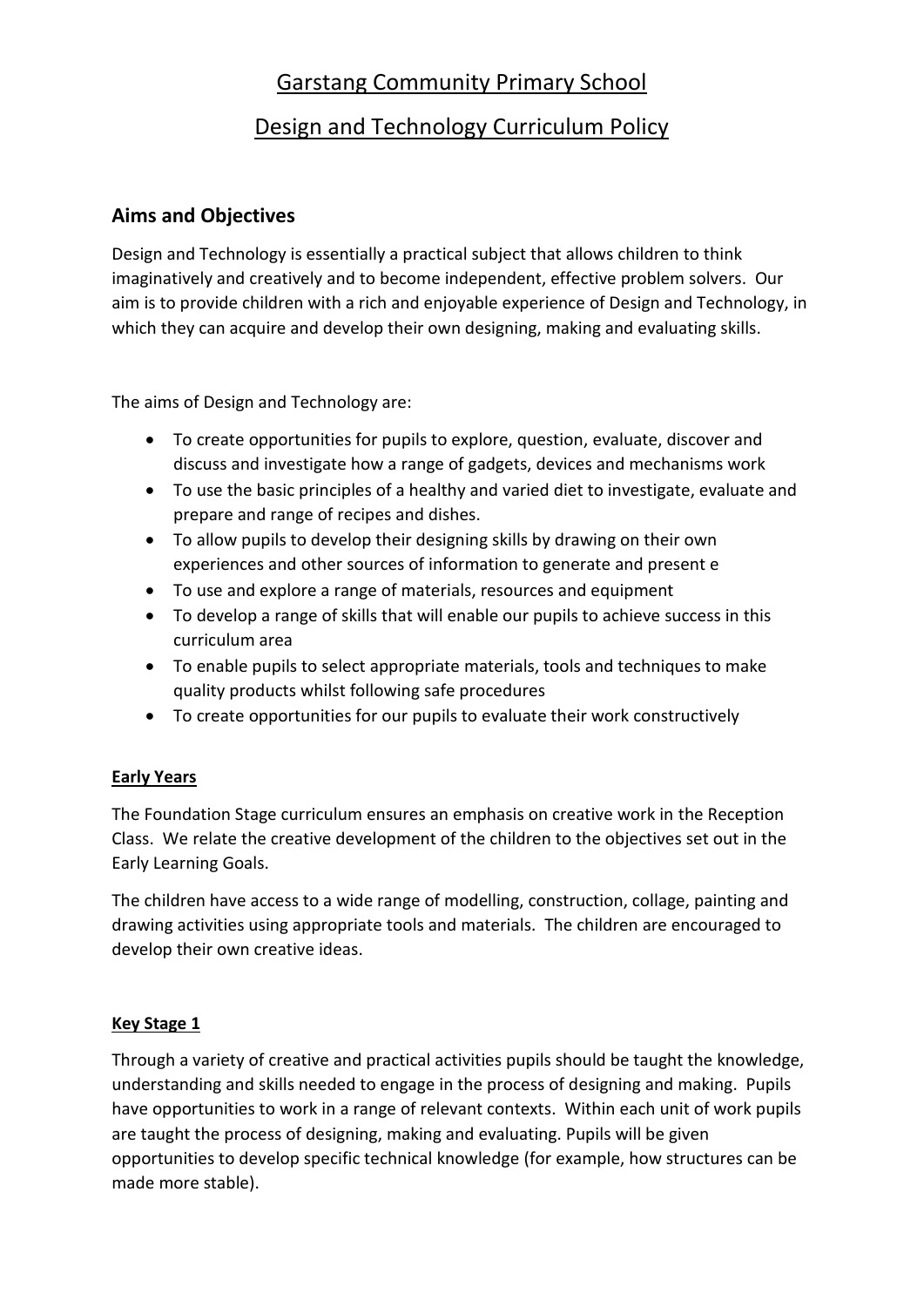#### **Key Stage 2**

In Key Stage 2, pupils will have opportunities to further develop their skills and to use a wider range of materials and components including using electrical and computing systems. Pupils design innovative, functional, appealing products that are fit for purpose and are aimed at particular individuals or groups. Key Stage 2 pupils are given opportunities to learn about key events and individuals in design and technology who have helped to shape our world.

#### **Inclusion**

At Garstang Community Primary School we teach Design and Technology to all pupils whatever their ability and individual needs.

#### **Cooking and Nutrition**

At Garstang Community Primary School we aim to nurture a love of healthy food and cooking. Our pupils explore and investigate a wide range of healthy ingredients. We create opportunities for our pupils to develop the cooking skills and techniques needed to be able to prepare delicious, nutritious and healthy meals for themselves and their families.

#### **Cross Curricular Links**

English: Our Design and Technology curriculum contributes to the teaching English by providing valuable opportunities to reinforce prior learning. Discussion, drama and role play are important ways for pupils to develop an understanding that people have different views about Design and Technology. The evaluation of products requires pupils to articulate their ideas and to compare and contrast their views with those of other people. Through discussion, pupils learn how to justify their own views and clarify their design ideas.

Maths: In Design and Technology pupils learn how to measure and weigh accurately and use equipment correctly. They generate nets of shapes in order to create packaging. Design and Technology presents our pupils with many opportunities to apply their mathematical knowledge and understanding through real-life problem solving.

Science: There are strong links between our Design and Technology and Science topics (for example, Food and Nutrition, Electricity, Forces and Structures).

ICT: ICT enhances the teaching of Design and Technology wherever appropriate in all key stages.

PSHE: Design and Technology contributes to the teaching of PSHE, encouraging pupils to develop a sense of responsibility in following safe procedures when making products, including food hygiene. In addition pupils learn about health and nutrition. Their work encourages them to set targets and meet deadlines.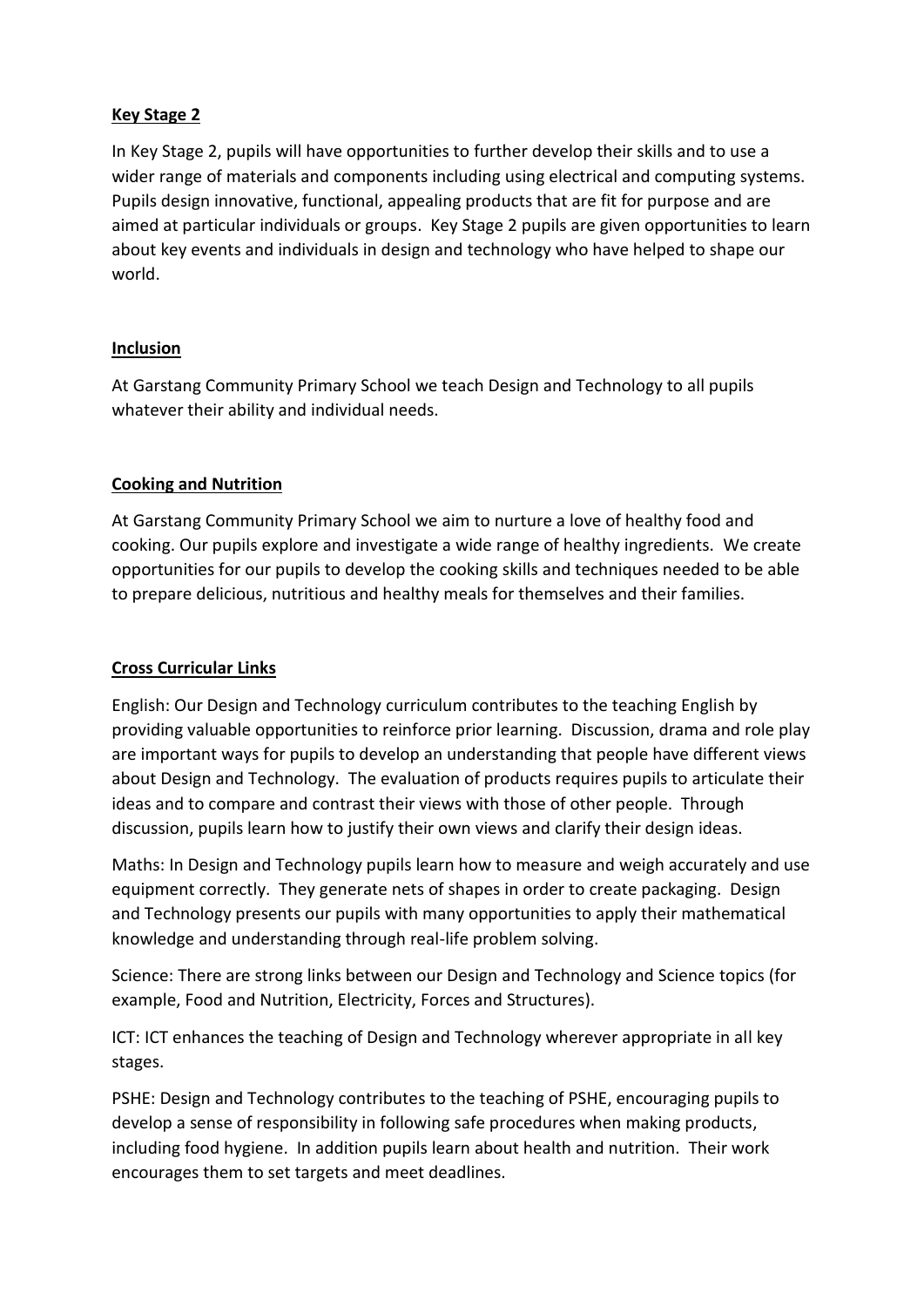#### **Curriculum Map**

The Curriculum Map for Design and Technology is included in this policy.

#### **Assessment**

Assessment is an integral part of the teaching process. Assessment is used to inform planning and to facilitate differentiation. We assess our pupils' work in Design and Technology whilst observing them working during lessons. Self and peer evaluation is an important part of the process. Pupils' progress in Design and Technology is reported to parents through their child's annual report and during parent evening meetings.

#### **Monitoring**

Each pupil in Key Stage 1 and 2 has an Art and Design book in which they record their ideas, designs and evaluations. Samples of work across the key stages and photographs of finished products are collected to demonstrate the wide variety of learning experiences.

#### **Health and Safety**

Teachers ensure that all learning takes place within a safe environment with specific reference to use of equipment, tools and materials. Pupils are taught how to use equipment, tools and materials safely and responsibly in line with school risk assessments. Pupils are taught how to follow correct procedures for food safety and hygiene.

Subject Leader: Mrs Stephanie Reeves

Date of Policy: December 2015